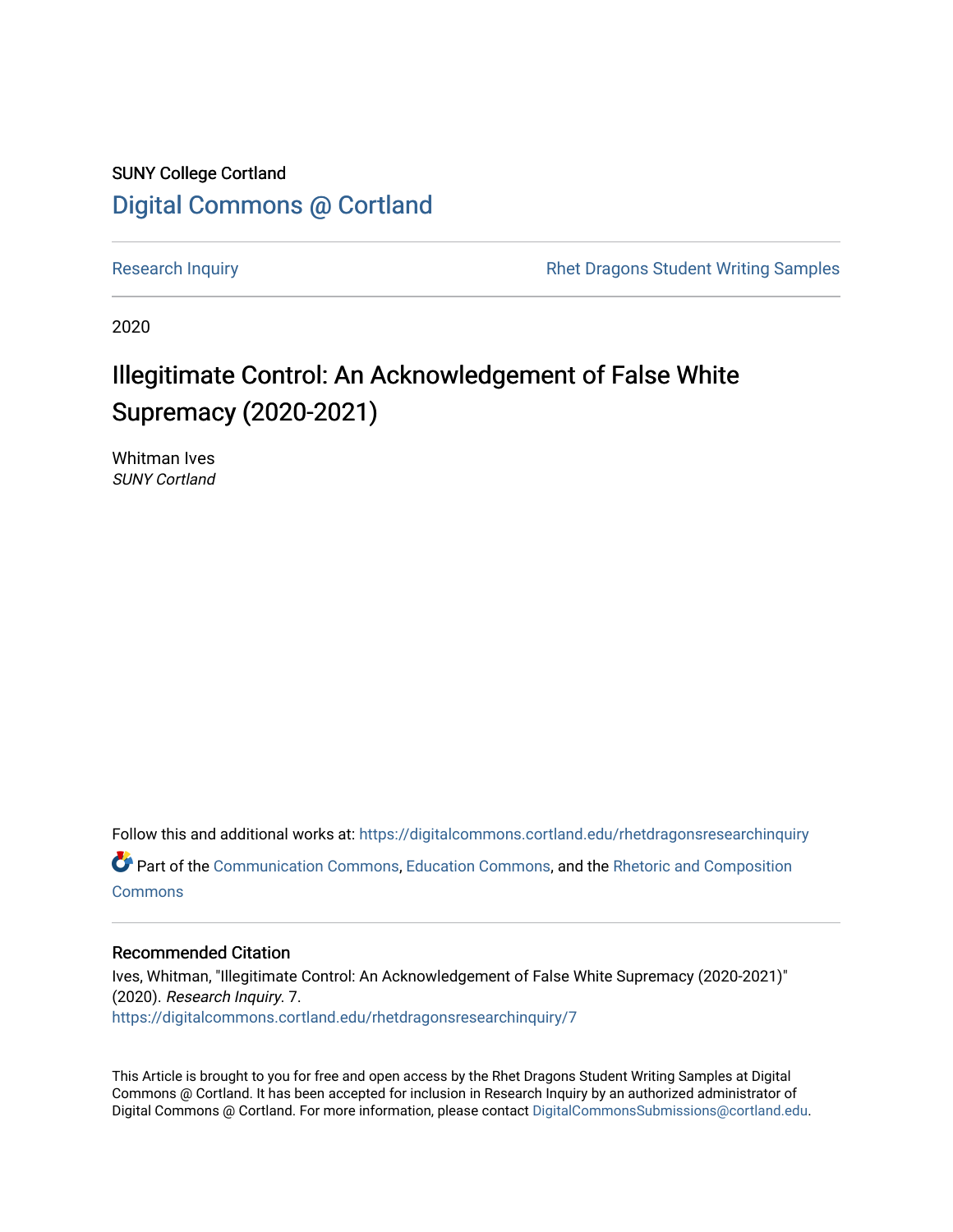# **"Illegitimate Control: An Acknowledgment of False White Supremacy" Whitman Ives (research inquiry example)**

### **Questions to Consider For Discussion and Reflection**

The following research inquiry essay confronts racism, appropriation, and white supremacy. However, rather than arguing that derogatory and racist behavior is encoded in appropriations of Black culture, Ives explores the notion that white people are appropriating their own cultural history, ill-founded on a sense of white supremacy. As you read Ives' essay, consider:

- Ives begins the discussion of false white supremacy by introducing appropriation. Why start with appropriation instead of racism or white supremacy to begin this argument? Are there concepts or ideas that would help to set up your research inquiry topic? How do you decide how to frame or begin a research inquiry?
- One of the main arguments that emerges from this piece is the idea that we need to look deeper to the power-seeking nature of white culture, rather than focusing on individual events of racism as "symptoms" of this deeper cause. How does this assertion create space for continued conversation on more far-reaching aspects of racism (such as systemic or institutional racism vs. individual racist acts)? How can you build space in your own research inquiry to pursue larger connections tied to your topic?
- White supremacy, racism, and cultural appropriation are all very large topics to address within a research inquiry. Ives makes some choices about examples and sources in order to keep the organization and discussion of the argument specific. What examples did you find effective? How do you make choices about your own sources and specific examples in order to keep your argument moving forward?

\_\_\_\_\_\_\_\_\_\_\_\_\_\_\_\_\_\_\_\_\_\_\_\_\_\_\_\_\_\_\_\_\_\_\_\_\_\_\_\_\_\_\_\_\_\_\_\_\_\_\_\_\_\_\_\_\_\_\_\_\_\_\_\_\_\_\_\_\_\_\_\_\_\_

## **Illegitimate Control: An Acknowledgement of False White Supremacy by Whitman Ives**

Fundamentally, cultural appropriation can be defined as the unwanted and disrespectful use of another culture's heritage in a stereotypical and derogatory manner. In recent years, this has looked like, in most cases, white people wearing blackface, Native American headdresses, costumes, hairstyles, language trends, even musical styles. In 2015, a party at Ithaca College was shut down before it began due to protests from students who claimed the party's theme was "problematic," and "racially charged" (Denning). From the outside, it appeared as though the dress code for the party was designed to differentiate stereotypically white attire, defined as "preps," and black attire, defined as "crooks." Technically, no overt racism was stated, as the description of prep involved polo shirts, and the description of crook involved baggy clothes, bandanas, and 'bling.' The issue is in the assumption of what those definitions imply. In the nineties, baggy clothes and bling was predominantly associated with black men, typically accompanied by the assumption of thuggishness. Let's assume for a moment that the organizers of the party were in fact racist, and intended to appropriate a stereotypical aspect of black culture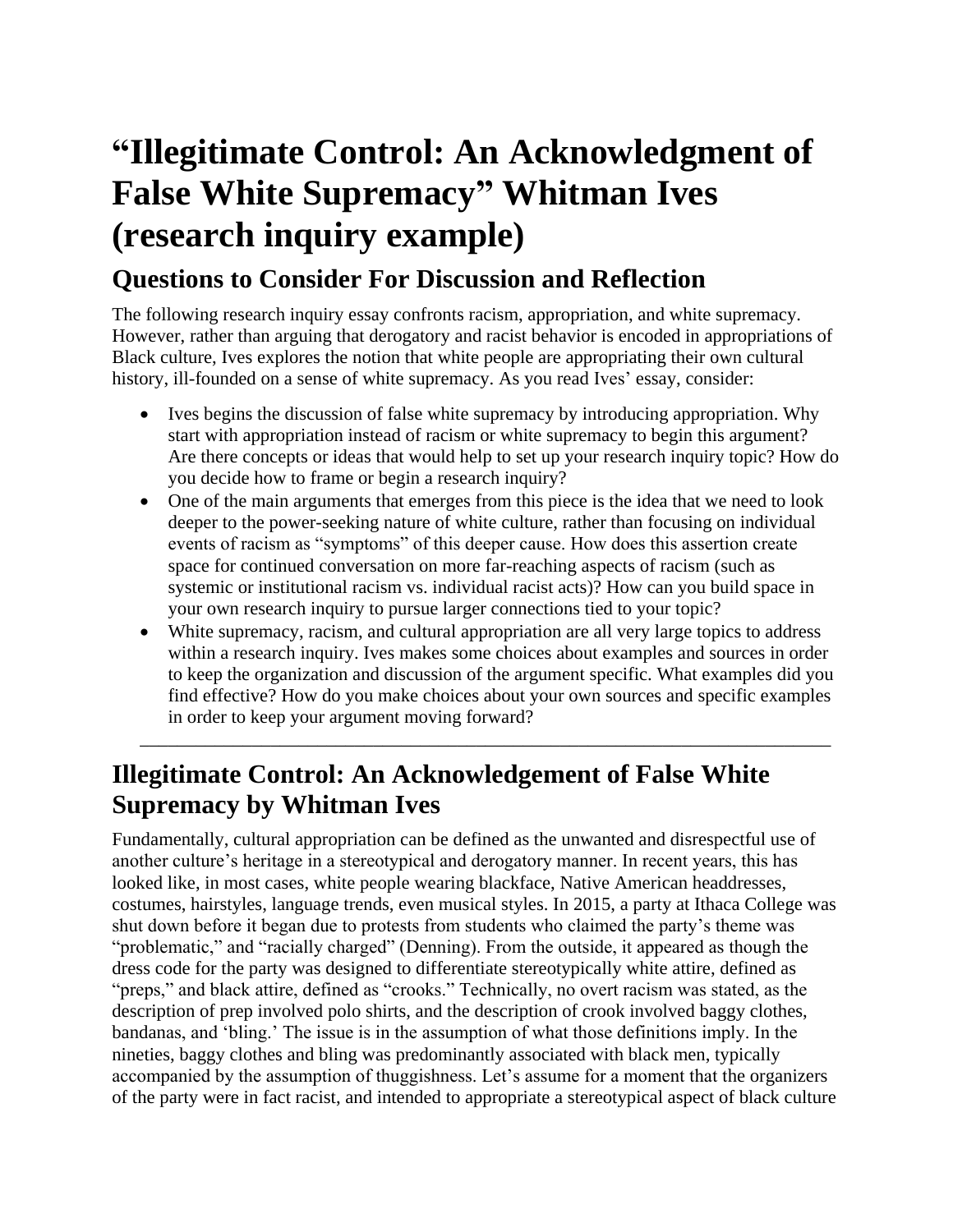in this country. At its most basic level, that appropriation would be an example of the ubiquitous ability of whites to undeservedly marginalize black culture by making the false assumption that being white is inherently superior.

White people's assumption of superiority is unwarranted and false, yet for hundreds of years in this country, that assumption has been marked as fact. Slavery arrived in 'the New World' in the 17th century, as white people imported African men and women as though they were products. From this point forward, it is the nearly 400 years dating back to the early 17th century that will be discussed, and will provide the most obvious examples of false white assumptions of superiority.

Before examining any of these examples in depth, it is necessary to understand why we must look at the darkest moments of this country's history. For most people, cultural appropriation has a grey area where it is arguable that an event may be appreciative instead of appropriative. Despite this grey area, most people would also agree that there are less volatile examples of appropriation that should also be condemned; such as blackface, derogatory costumes, or explicitly racist language. Any action that clearly lacks respect is typically considered appropriative, and often results in public outcry, such as the party mentioned previously, or the reaction to Dana Schutz painting Emmett Till. Herein lies an issue. It is assumed that when white people behave in ways that are deemed appropriative of a culture, (be it a party, a costume, or language), it is being done simply as an insult to that culture. But let's assume, for just a moment, there is a deeper underlying culture being appropriated every time a white person marginalizes black culture for entertainment or frivolity. Let's assume that derogatory behavior is an example of white people resorting to the historical model of their own culture. In order to allow this assumption, it is necessary to understand the structure of white culture. It is inarguable that white people have existed at an undeserved level of superiority for no other reason than their skin color. It began hundreds of years ago, and while there has been progress, there is still much to change. White people still tend to enjoy better jobs, better education, and better societal treatment. The very foundation of white culture is built on the inaccurate ideology that white people are inherently better than any other population, and the resulting effect is a white culture created on falsehoods. Understanding this concept allows us to look deeper into actions of modern appropriation and realize there is always the same underlying cause; white people resorting to the historical tendencies of their own culture of superiority, created when the first African slaves were shipped to the 'New World.' Immediately, there are counter-arguments like 'slavery was abolished in the 19th century,' or 'a majority of white people never had slaves,' or 'throwing a party with racist costumes is not the same as considering black people as 3/5ths of a person.' These are all factual statements, but weak arguments. White people have operated at the highest tier of success in this country since it began, and this happened on the backs of slaves, Native Americans, and other white people considered to be in a class so low they were considered only slightly better than black people. As Harry Watson aptly describes, "To anyone familiar with antebellum [pre- American Civil War] racial stereotypes, the implications were clear: For all practical purposes, the man with the dirty black beard and his family were poor whites whose condition approached the level of slaves, and whose very existence violated all the cultural assumptions of white supremacy" (3). In this sense, it is not exclusively the suppression of black people, but rather any individual that conflicts with the notion of white superiority. Watson's last statement, "...cultural assumptions of white supremacy," effectively defines white culture as a whole. It is impossible to discuss the development of white culture without the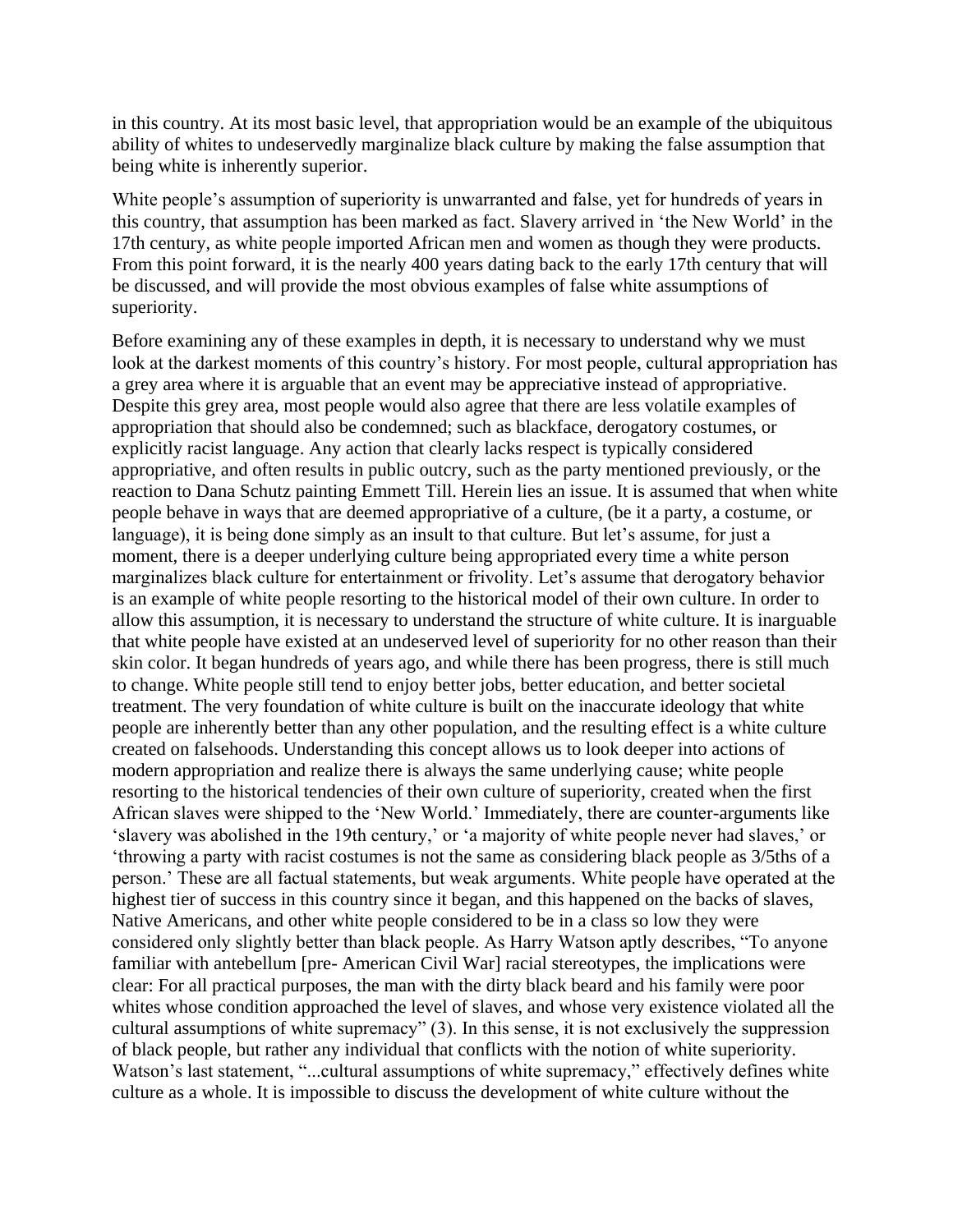existence of suppressing conflicting ideology. With this idea, it is no longer a simple issue of black and white. The desire for supremacy is what is being sought, and for hundreds of years, that desire was manifested as the abuse and suppression of black people, poor white people, and women.

Before delving further into the idea of white people appropriating their own historical culture, it is important to truly understand what culture is, and how much power it holds. Culture is an elusive construct that often evades measurement and quantification. Culture is the building block on which society functions, and it dictates the decisions made across a community. It can be said that "...culture, influences everything one does, thinks, believes, and feels" (Davis 129). It is important to acknowledge the role culture has on the way society is built, and understand that the suppression of a culture because it does not fit within the desired boundaries of another creates often violent conflicts. Wars have been fought, often under the guise of other rationales, purely because a culture seeking power sought to eliminate an opposing culture. The Crusades were a notable example of this, as it was a war fought under the umbrella of Christianity, when in reality it was an attempt by white Europeans to stop the spread of Islam. Once the importance of culture is established, it is easier to understand just how far white people were willing to go in order to preserve their culture of supremacy. If Davis is to be believed, then it is easy to grasp the idea that once this culture of superiority was established, it truly did influence every aspect of white existence.

Now that it has been established that white culture is one that seeks to accumulate power with no care for the cost of that power, the aforementioned examples of white superiority must be discussed. Moving forward in history to the post- Civil War era, white people altered the methods of maintaining their perceived grasp on power. Jim Crow laws took effect after the war ended in the late 19th century, and they stated the explicit terms of segregation. Black people could not use the same drinking fountains, could not eat in the same restaurants, ride the same buses, or stay in the same hotels. The services and amenities in place for black America were significantly lesser in quality than those for white America, widening the power gap between white America and black America. These laws lasted until 1965, when the Civil Rights movement had reached its peak. Notable historical figures such as Malcolm X and Martin Luther King Jr. spoke out against the oppression their people had faced for centuries, and when the Jim Crow laws were finally abolished, it marked a turning point in this country.

If the year 1965 is to be used as the beginning of an era of change in America, it is necessary to acknowledge the progress that has been made. In many ways, it can be argued that not much has actually changed. While slavery has been abolished, large percentages of black people still live in poor conditions in low income housing. Black people may be allowed to stay and eat wherever they want by law, there are still instances of black people being turned away because of the color of their skin. Thankfully, these examples are far more uncommon now than ever before, and there are no laws that explicitly discriminate based on skin color. America has improved, and the culture has changed. The discrimination and abuse of the past is condemned, and it is understood that the country will never go back to what it once was.

Even with the undeniable progress this country has made, there are still elements of white supremacy that permeate the culture. Outside of the obvious examples like actual white supremacy movements, there are more subtle examples of how white people have fought to maintain their status as the powerful members of society. Around the time the Civil Rights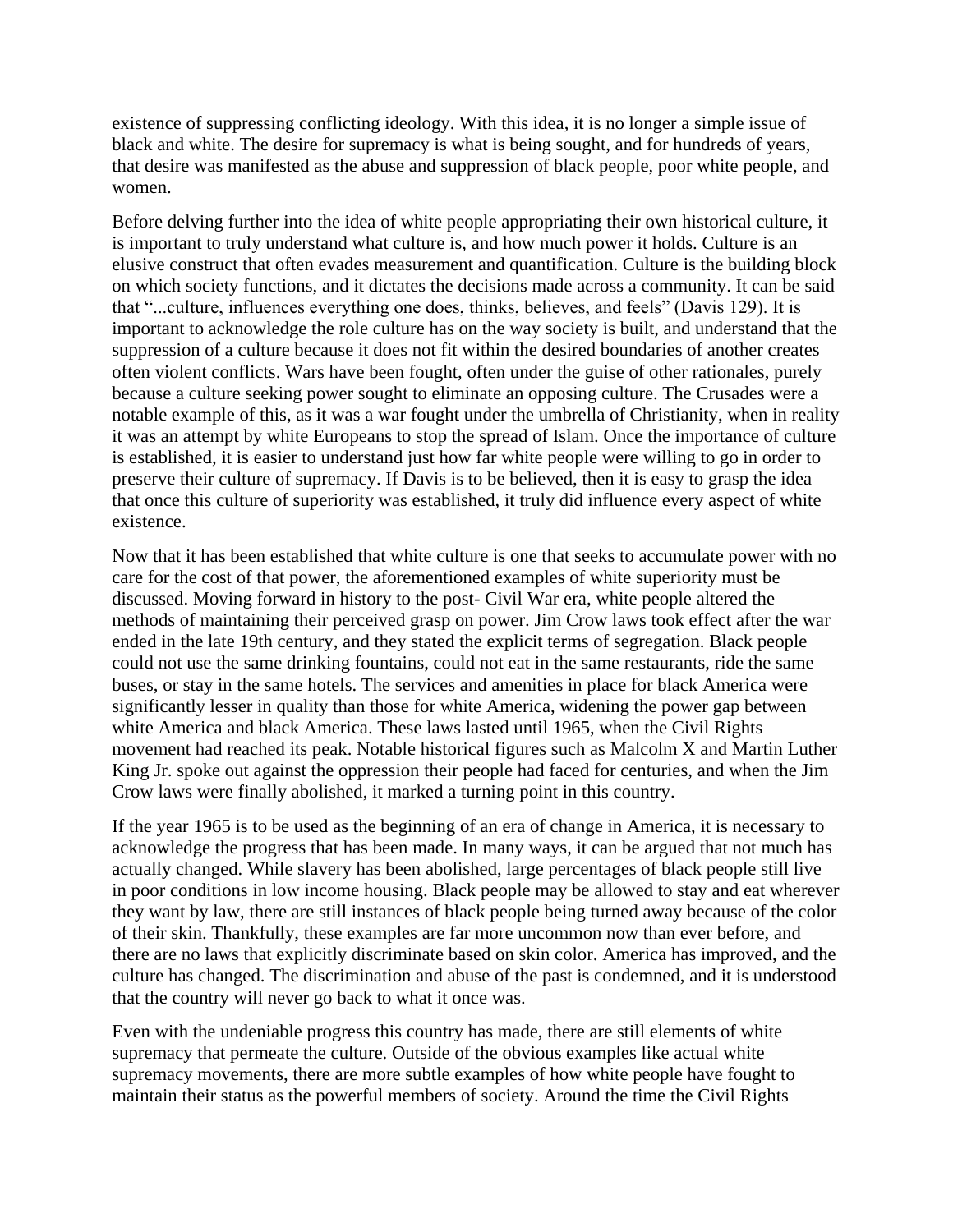movement was ending, the so-called 'war on drugs' was beginning. President Nixon began the process, and it really reached a peak during the presidency of Ronald Reagan. The policies set in place were allegedly designed to curtail the rampant drug use and import in America, but the policies affected minority communities in disproportionally high percentages, resulting in mass incarcerations of minorities and black people. The war on drugs was almost single-handedly responsible for creating the stereotypes of black people as crooks and drug dealers. While mass incarceration and inaccurate stereotypes are still relatively obvious examples of white people oppressing black people to maintain their superior status, there are even more subtle examples that have continued the trend. Academia is one such place where the discrimination is less obvious to a passive observer. In multiple studies, there has been discussion and analysis of academic performance in low-income and minority communities, and the results indicated that while "Focusing primarily on low-income African American students, they reported that because of employment discrimination, these students expect little gain from their effort and achievement in school. As a result, these youth have developed an 'oppositional' peer-group culture that denigrates such effort and achievement as 'acting white,' thereby discouraging academic effort" (Farkas et. al. 148). Again, the status of white people has created a situation, in this case the job market that is almost exclusively controlled by the white elite, and an education system that often unconsciously caters to the status of white students, even extending into the education of teachers. As Christine E. Sleeter suggests, "...the continued production of teachers, large proportions of whom are not well equipped to teach racially, ethnically, and linguistically diverse students well, is not an aberration. Rather, it is a product of racist systems designed to meet white needs" (157). The 'white needs' that Sleeter mentions can be defined as power and superiority. White culture is built on false supremacy, and the continued desire for power.

Looking even further, the broad reach of white people's undeserved supremacy extends into politics and individuals political party affiliations. In 2008, the U.S Census Bureau conducted a study that suggested that the majority of the United States population would consist of minorities by the year 2042, and "...these results offer compelling evidence that making a majority-minority racial shift salient can lead Whites to perceive that their racial group's status is threatened and, in turn, to express greater political conservatism" (Craig & Richeson 1192). What this means is that white people have shifted their political leanings to a party that is more likely to attempt policymaking that slows this shift to a majority-minority population status. On the surface, it merely looks like individuals crossing party lines, when in reality it is a subtle attempt to maintain the status quo of white people in power; and in politics, a majority is power.

With all of these examples, the trend becomes painfully obvious. For hundreds of years, one of the most consistent aspects of white culture has been the oppression of black people. The methodology of this oppression has changed from literally selling and owning black people, to segregation, all the way to current mass incarcerations. It is an undeniable attempt by white people to remain in a position of power over any other population. Logically, it is clear that changes have been made, and oppression is less prevalent in modern society, but it is still imperative that the trend throughout history is understood. Once understood, it is then possible to grasp the idea that white people's appropriation of minority cultures is merely a symptom of the underlying disease.

The challenge lies in defining the disease. As has been discussed above, accepting white culture as having a pervasive desire for power and superiority is the first step in identifying the issue. Once this theory is acknowledged and accepted, then the next step is realizing how every action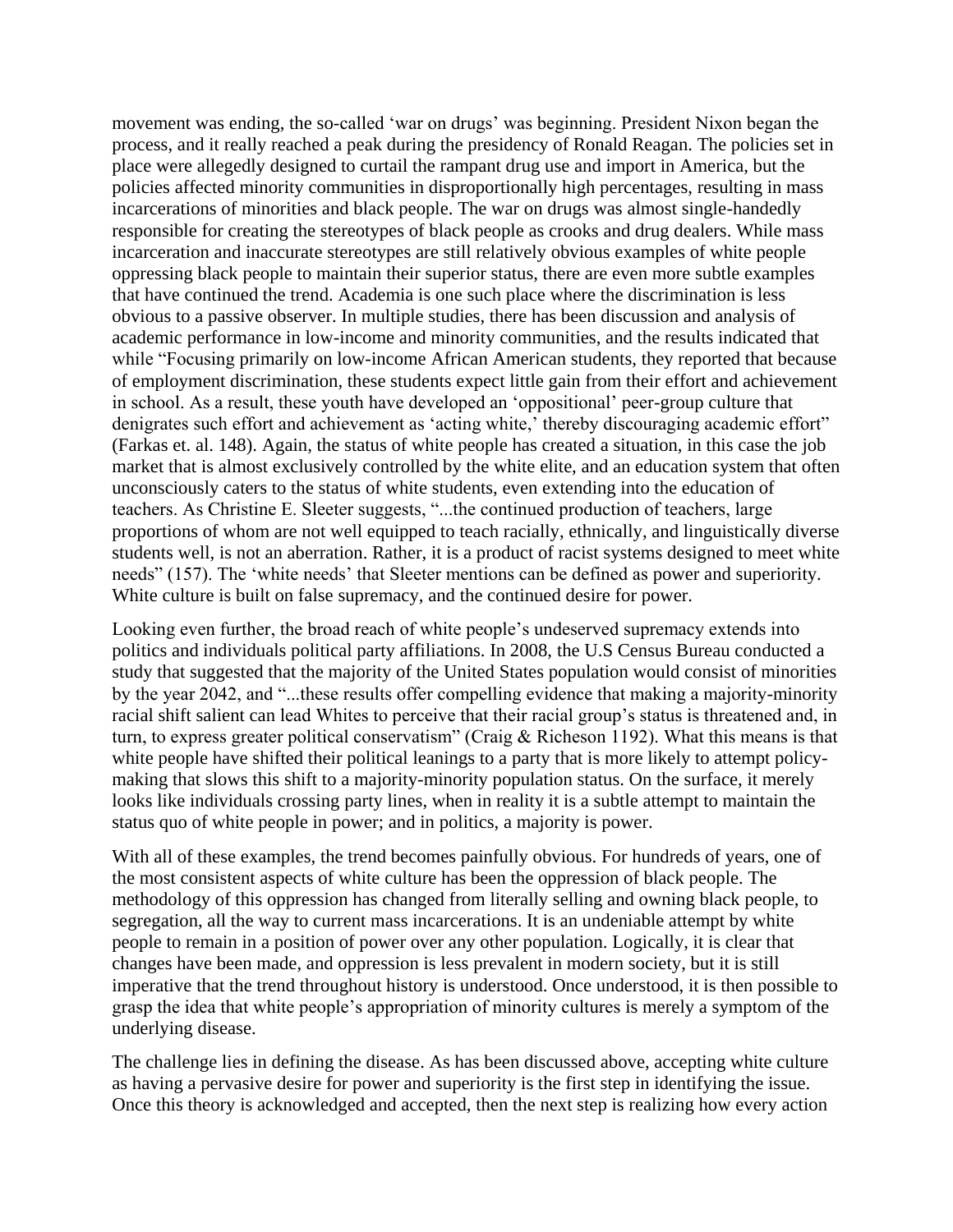deemed 'racist,' 'classist,' or 'appropriative' is, in actuality, a result of holding tightly to the notion of white supremacy as a cultural necessity. For example, in the case of the Ithaca College party discussed previously, the act of creating a party involving stereotypical costume in a 'racist' manner was a result of an unconscious acceptance of preconceived notions of white superiority. The outcry over the cultural appropriation and racial insensitivity was warranted to some, but in reality an outcry over an individual event is illogical, *especially* if that outcry comes from other white people as well. There is a biblical passage that illustrates the problematic existence of many examples of public outcry. As the apostle Luke writes, "How can you say to your brother, 'Brother, let me take the speck out of your eye,' when you yourself fail to see the plank in your own eye? You hypocrite, first take the plank out of your eye, and then you will see clearly to remove the speck from your brother's eye" (Luke 6:42, NIV). White people calling out white people for being marginally insensitive is a massive case of hypocrisy. Granted, in no way should racism and disrespect be encouraged, but without an acknowledgment of the negative history of white supremacy, outcry from other white people rings hollow. Let's assume for a moment that white people do acknowledge their history across the board. It is fair then to assume that their behavior is a symptom of the disease created by power-hungry white elites.. In no way does this excuse the aforementioned behaviors, but it does give a reason for why these behaviors exist, and creates a clearer path to correcting the behaviors.

As far as correction goes, step one is always admitting a problem, as has been done above. The next step is actual correction, which despite having a clearer path, is still immensely complicated. There is no singular way to solve centuries of oppression, but it begins with education. Far more focus on the oppressive nature of white existence needs to be given, starting earlier in the modern educational process, instead of simply requiring a single course at the collegiate level. White people need to learn how detrimental the definition of 'historical whiteness' truly is, and adopt higher levels of respect and humility for a new 'modern whiteness' definition. Part of this process will need participation from the populations previously marginalized by whites. Forgiveness and understanding of the behaviors, instead of simply protesting, will be immeasurably helpful in establishing proper dialogue and catalyzing change. A public outcry and the shutting down of events deemed to be culturally appropriative or racist, while seemingly necessary, does nothing to teach a lesson, but rather sows seeds of discord and causes individuals to become defensive. Again, it does not make these events acceptable, but it will cause actual discussion rather than public argument.

To summarize the ideas discussed above, events like the Ithaca College party or Dana Schutz painting *Open Casket*, are all symptoms. Protests simply treat the symptom, not the underlying disease. Each of the events mentioned are examples of appropriation, but not exclusively the appropriation of black culture for white gain. Instead, it is primarily the appropriation of historically white culture for further white gain; and it is this idea that is the disease. Protests treat the surface, but a deeper understanding and more logical discussion is the initial step in the solution to undeserved and illegitimate white superiority. At its core, white culture is defined by the overwhelming desire for power, either politically, socially, or culturally. The search for this power has been riddled with discriminatory practices designed to suppress opposing cultures in order to advance the white desire for supremacy. In historical contexts, the discrimination looked like slavery, like written laws of segregation, or like violent outbursts. As the years passed, the modern context shifted the appearance of discrimination to mass incarceration, lesser academic opportunity, and stereotypical behavior designed to humiliate. The actions of white people are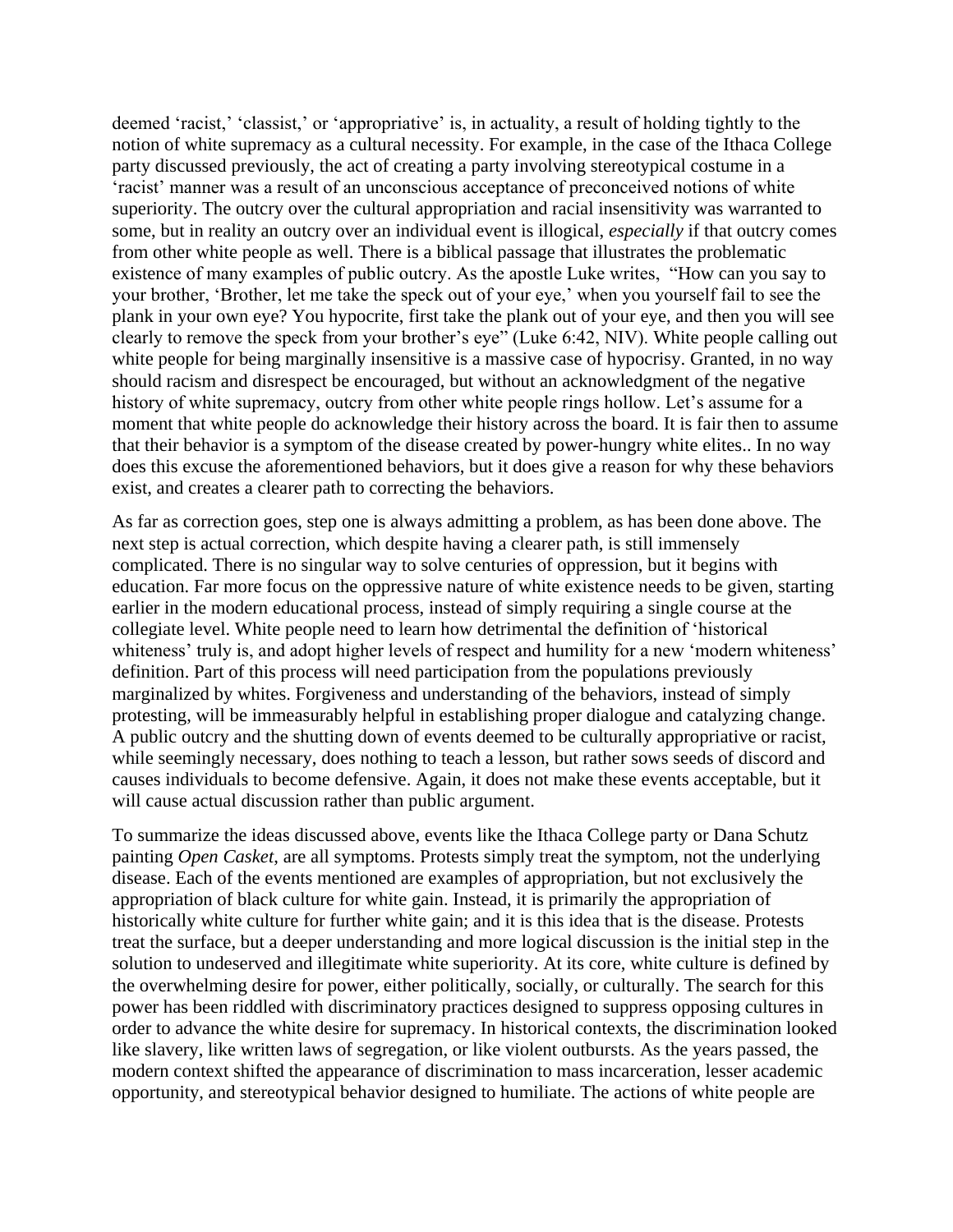often unconsciously designed to maintain their level of perceived power over minority populations. The unconscious actions tend to be viewed as white people acting in culturally oppressive ways, such as the derogatory party costumes, racist language, or utilizing black culture for white gain (hip-hop culture is an example of this). In reality, these unconscious actions are the result of the pervasiveness of the power-seeking characteristic of white culture, a trait that has defined white culture for centuries. This definition allows us to understand that white people acting in ways deemed as appropriative of black culture, are instead an unconscious adoption of historical white culture and an inadvertent attempt to gain power by suppression. The solution begins with white people acknowledging and accepting that their desire for power is harmful, but their attempts to maintain power are more detrimental. White culture was based on the lie that white people are superior, and to break this lie we must promote the truth, a truth that says we are biologically the same, that skin color as the basis for success is fundamentally wrong. Only once this is accepted can we change culture.